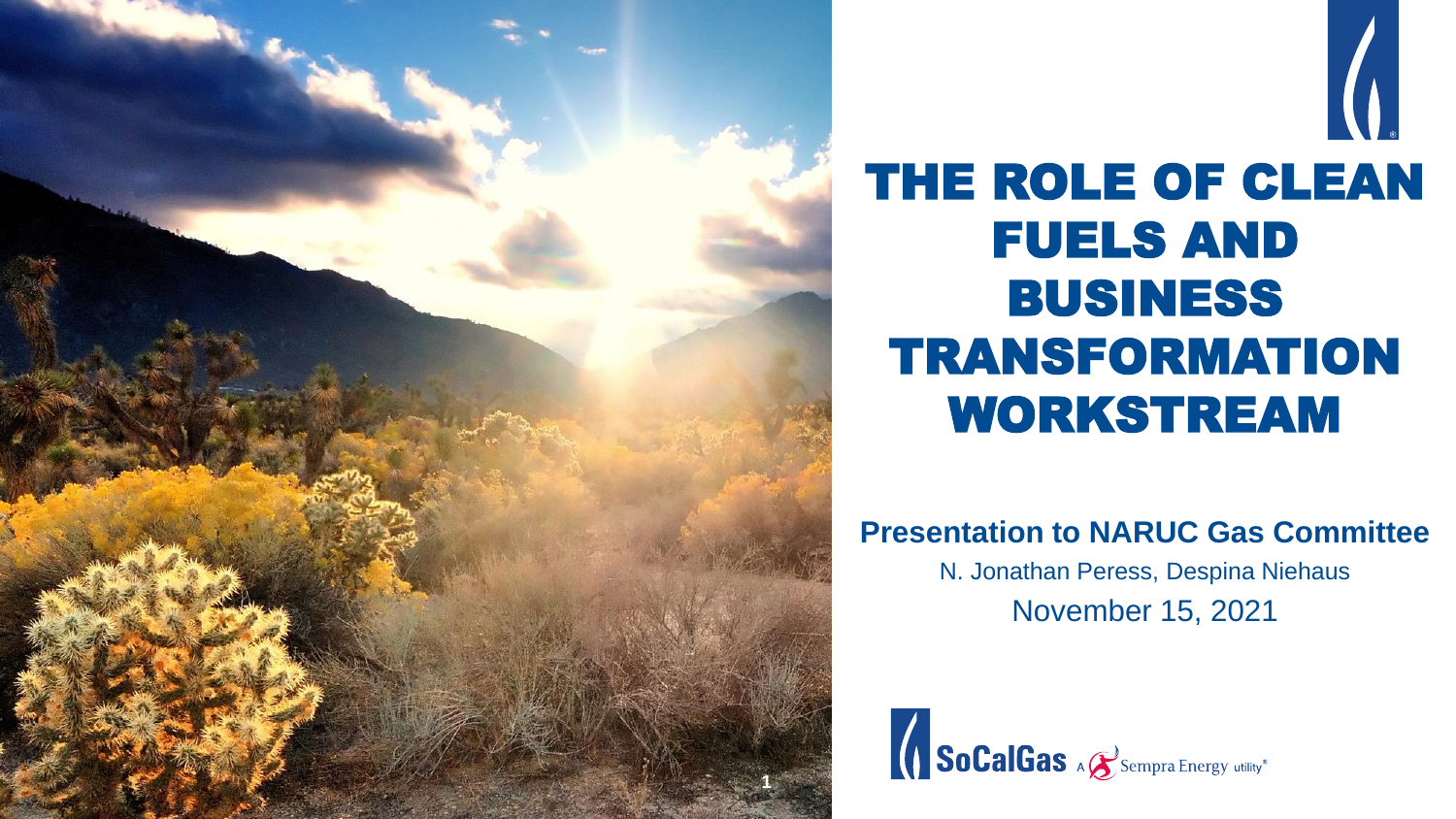### **Business Transformation | Setting the Prudency Standard**

*A new Strategic Planning program to proactively advance energy system decarbonization*

- Business Transformation Workstream development and implementation
	- Considering codified utility public interest guideposts
	- Essential Service provision of gaseous molecules to Core customers for thermal needs
	- Public Interest tenets: reliability, safety, J&R rates / affordability, emissions and climate policy imperative, utility creditworthiness
- **Goal Setting**
- **Decarbonization Modeling and Planning**
- **Transparent Planning Process**
- Clean Fuels Deployment and Electrification

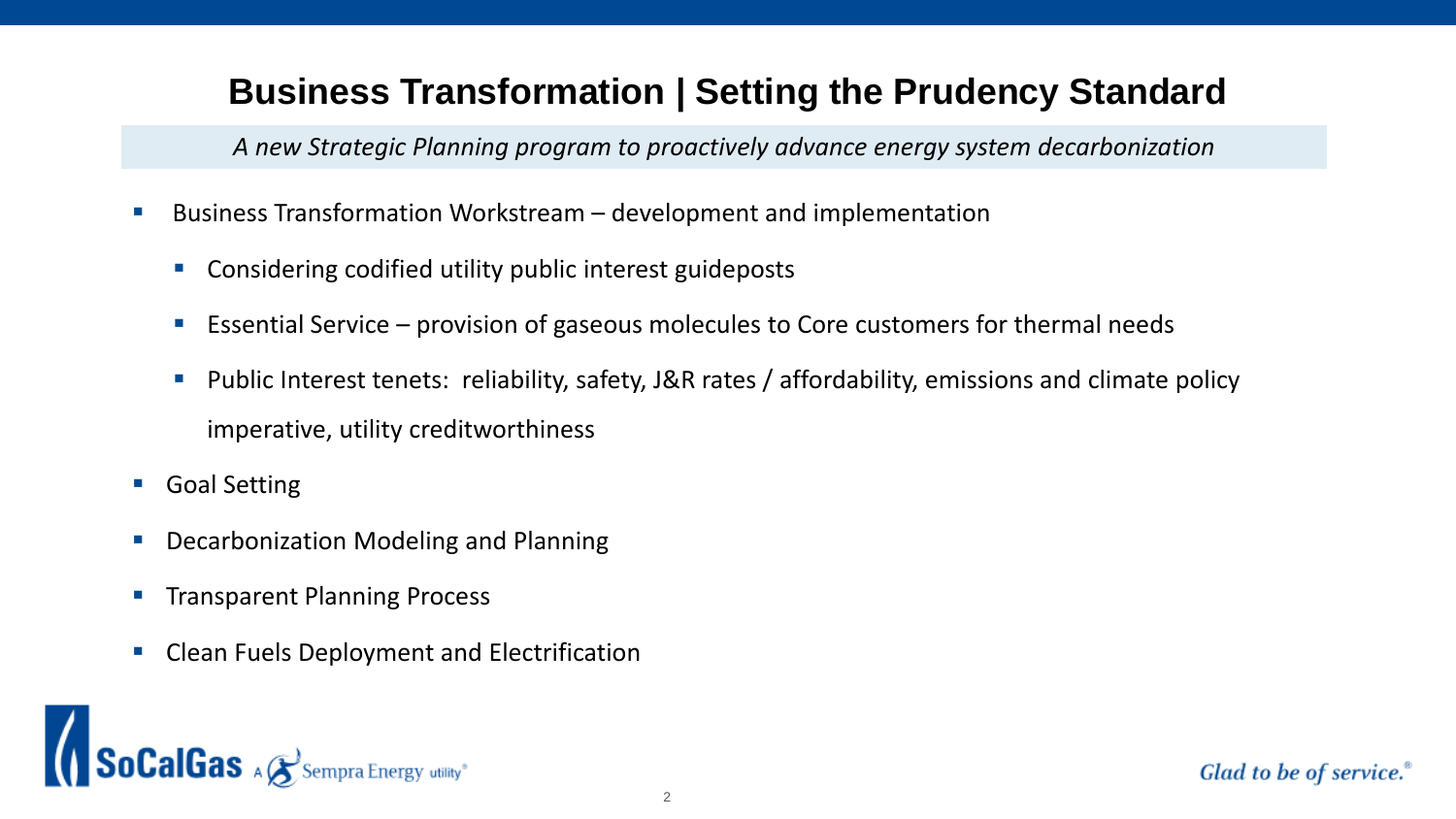# **SoCalGas' ASPIRE Commitment**

### **Net zero emissions in our operations and delivery of energy by 2045**



SoCalGas ASPIRE. https://www.socalgas.com/sites/default/files/2021-03/SoCalGas\_Climate\_Commitment.pdf

SoCalGas A Sempra Energy utility®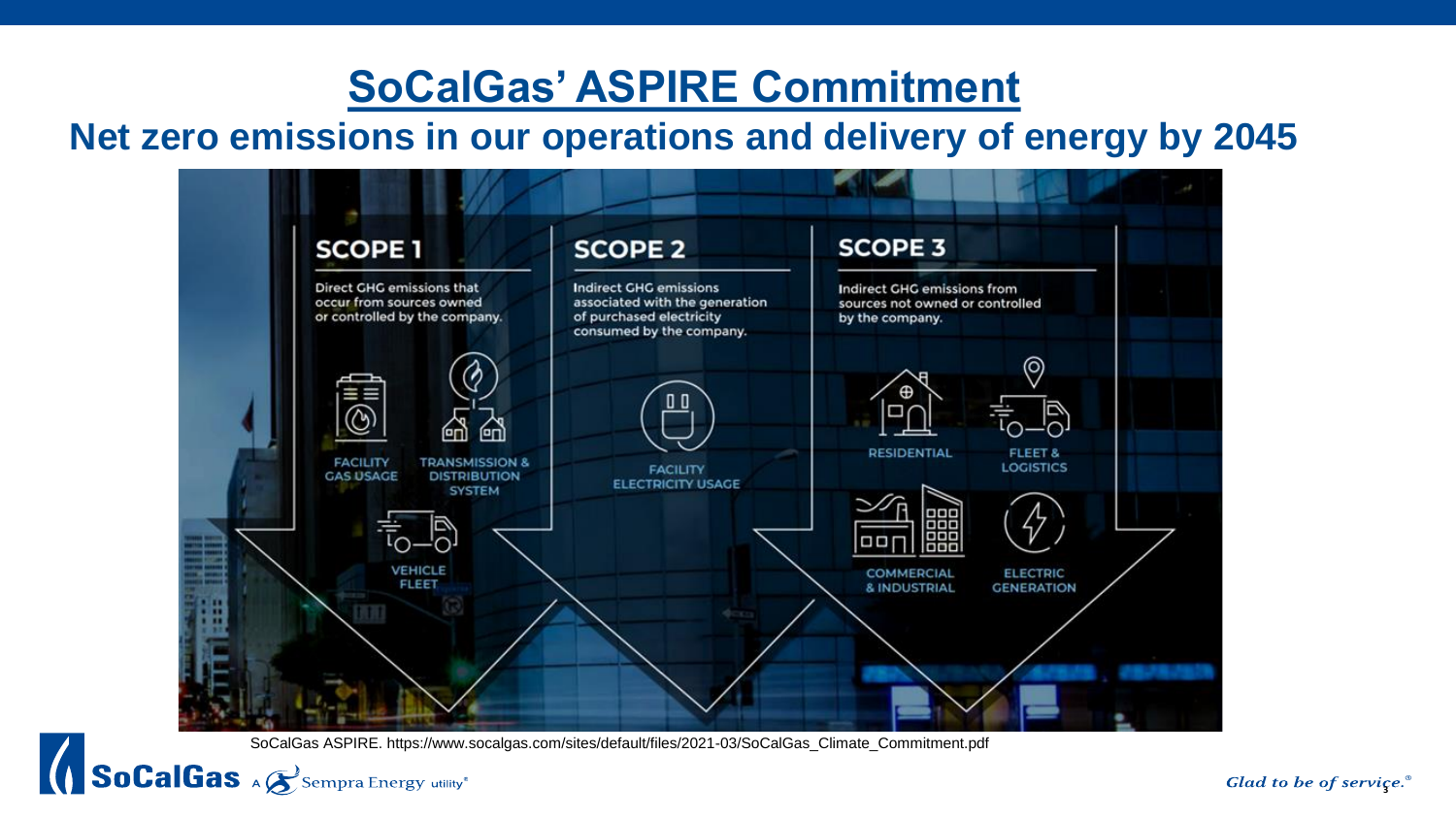## **Carbon Neutrality: Key Questions**

- Economy-wide decarbonization modeling examining role of clean fuels and clean fuels network in a decarbonized end-state
- Key questions:
	- What are California's options for achieving carbon neutrality?
	- What decarbonization solutions are resilient, affordable, and address hard-to-abate economic

sectors?

■ How can gas infrastructure advance the clean energy transition?

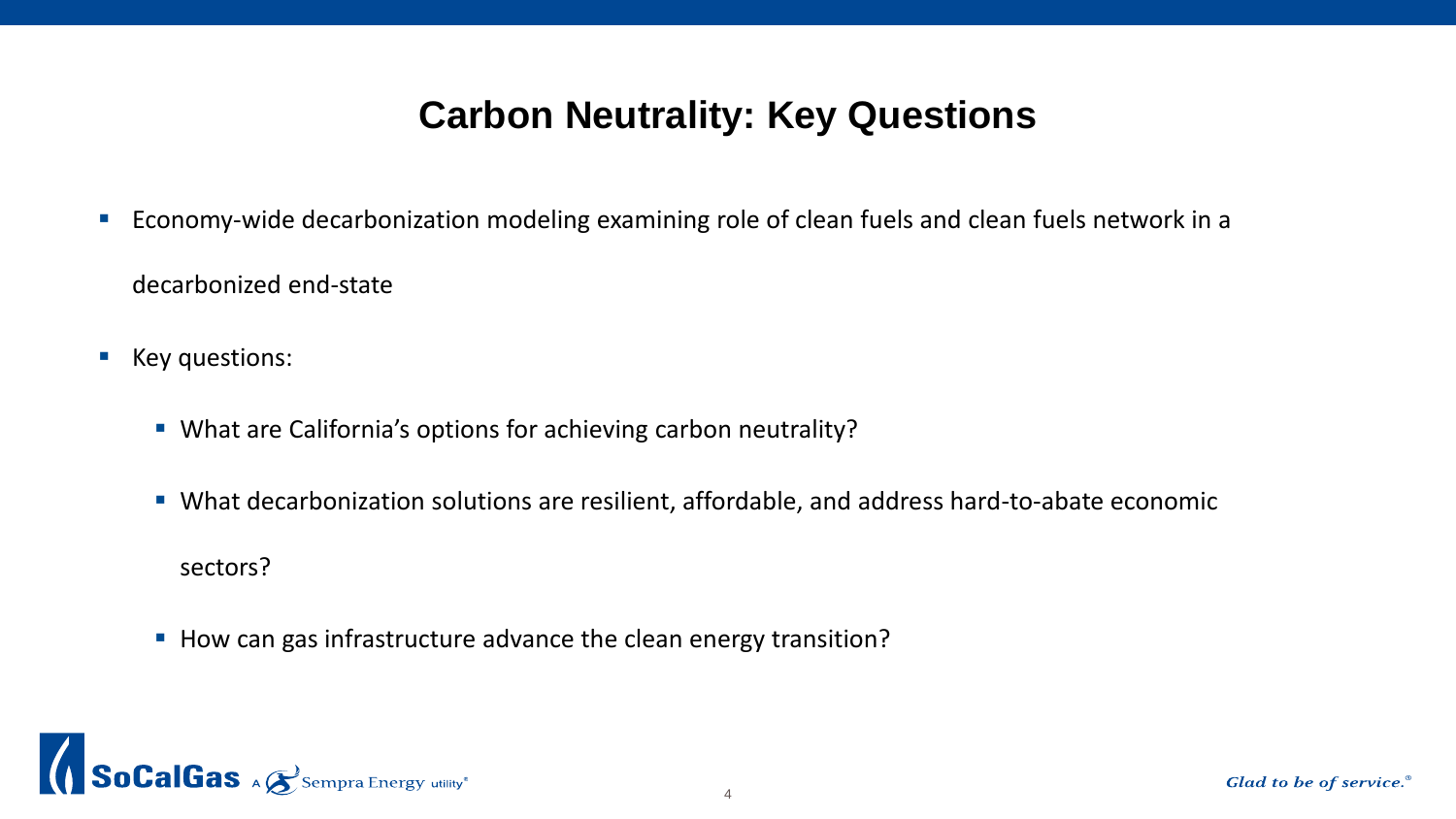### **Study Methodology**

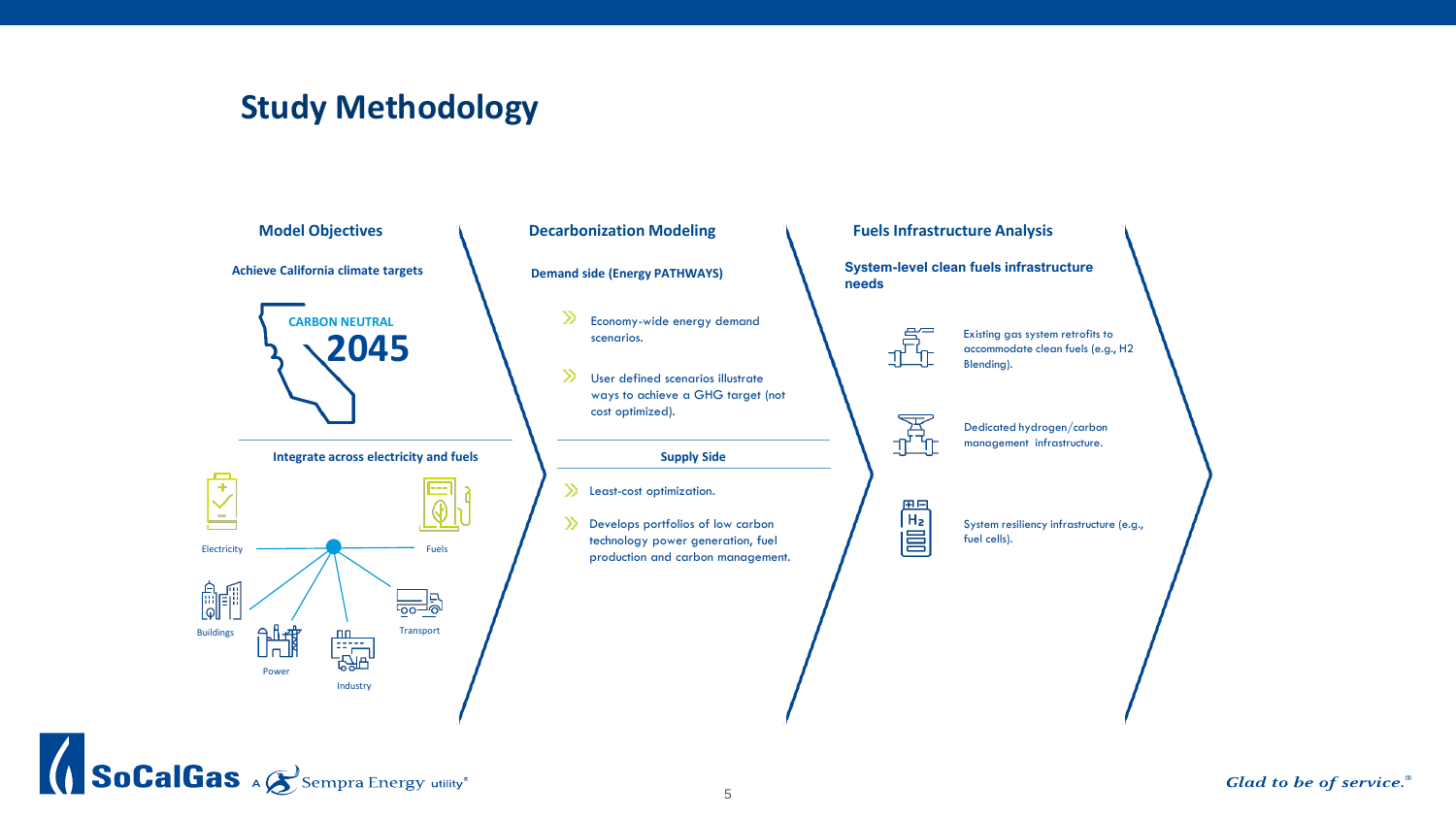### **Key Scenarios Modeled**

*Four "corner cases" modeled designed to test end points of key variables*

#### **Resilien**t **Electrification**

Electrified building sector with fuels to serve thermal generation, industry, and transportation High electrification – 100% heat and hot water appliance sales electric by 2035

Unlimited carbon capture sequestration allowed 5% Hydrogen cap<sup>1</sup>

### **High Carbon Sequestration <b>No Clean Fuels Network**

Understand the impact of large amounts of carbon sequestration

Partial electrification – 50% heat and hot water appliance sales by 2035

Unlimited carbon capture and sequestration allowed

Unconstrained Hydrogen volumes<sup>1</sup>

<sup>1</sup> Hydrogen blending cap for natural gas pipeline is volumetric

2 In no sequestration scenarios, carbon captured must be used in power-to-liquids fuels or power-to-gas

#### **High Clean Fuels**

Roles for clean fuels in a decarbonized system Hydrogen hubs to fuel cells supporting substations Partial electrification – 50% heat and hot water appliance sales by 2035 No sequestration, lower cost electrolysis<sup>1</sup> 20% Hydrogen cap

Fully decarbonized California with no fuels network or gas fired generation High electrification – 100% heat and hot water appliance sales by 2035

Sequestration not allowed, no carbon capture for SMR<sup>2</sup>

Hydrogen cap is N/A, no remaining pipelines

6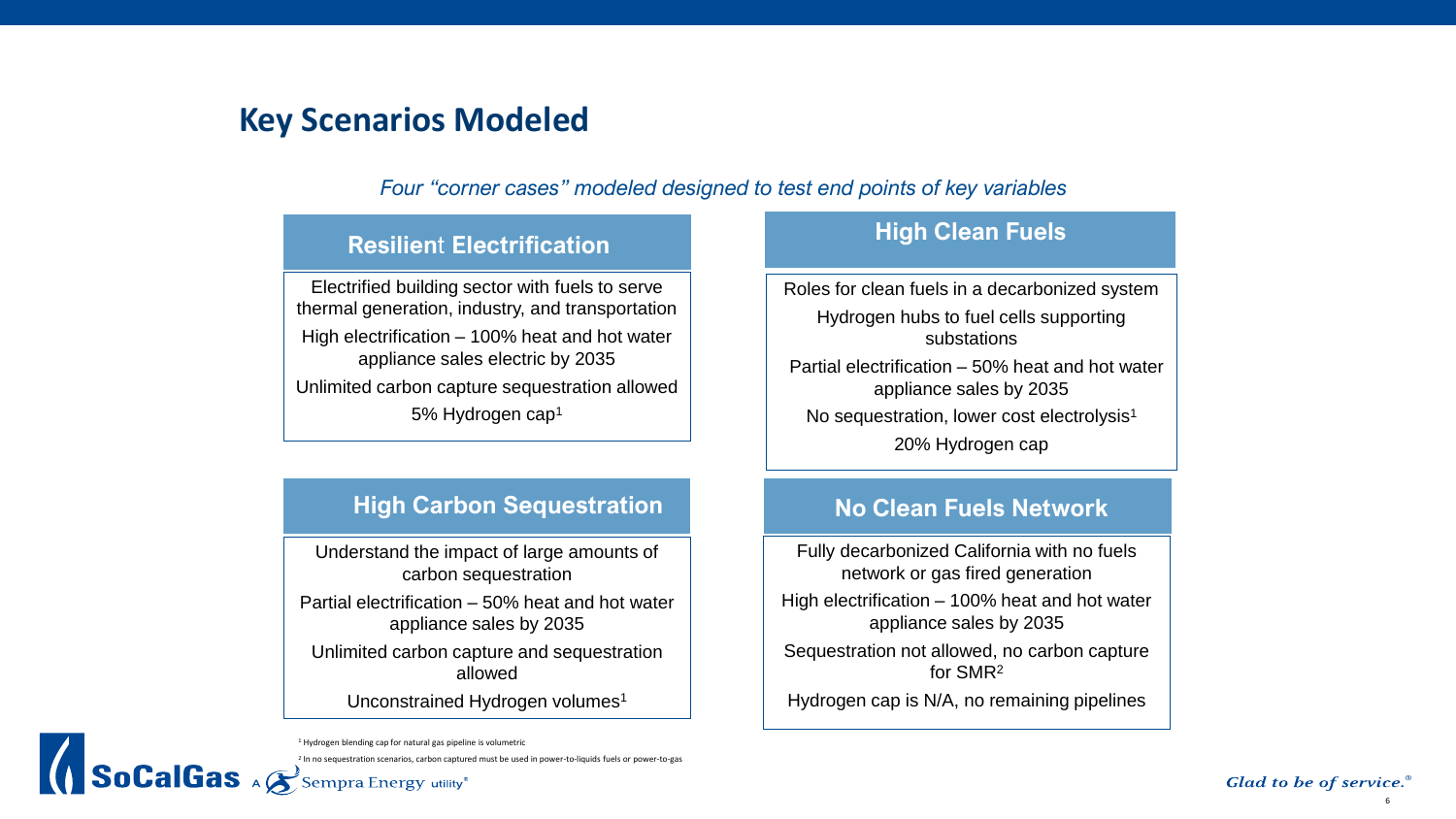### **Criteria Assessment**

*Results show that while a fuels network offers significant savings, modest cost differences between the more plausible pathways suggests the feasibility is the key differentiator between scenarios*

|            |                                                                                                                                     | Pathways that perform better for<br>Minimal challenges and/or<br>California against selected key criteria<br>highest benefit for California |                     | Significant challenges; potentially<br>not viable for California |                     |  |
|------------|-------------------------------------------------------------------------------------------------------------------------------------|---------------------------------------------------------------------------------------------------------------------------------------------|---------------------|------------------------------------------------------------------|---------------------|--|
|            | Selected key criteria                                                                                                               | Resilient<br>electrification                                                                                                                | High clean<br>fuels | High carbon<br>sequestration                                     | No fuels<br>network |  |
|            | System reliability and resiliency                                                                                                   |                                                                                                                                             |                     |                                                                  |                     |  |
| <b>QDD</b> | Solution for hard-to-abate sectors                                                                                                  |                                                                                                                                             |                     |                                                                  |                     |  |
| 0QQ        | Customer conversion challenges                                                                                                      |                                                                                                                                             |                     |                                                                  |                     |  |
|            | <b>Technical maturity</b>                                                                                                           |                                                                                                                                             |                     |                                                                  |                     |  |
|            | Affordability <sup>1</sup><br>Mineral component continues and World Constitution and the constitution of the Constitution of ARTIST | 2303                                                                                                                                        | 215 <sup>2</sup>    | 245                                                              | 290                 |  |

Net present value of California-wide cost versus reference (\$B)

2. Assumes 20% hydrogen blending by volume can be achieved in existing infrastructure

3. Assumes 5% hydrogen blending by volume can be achieved in exiting infrastructure

7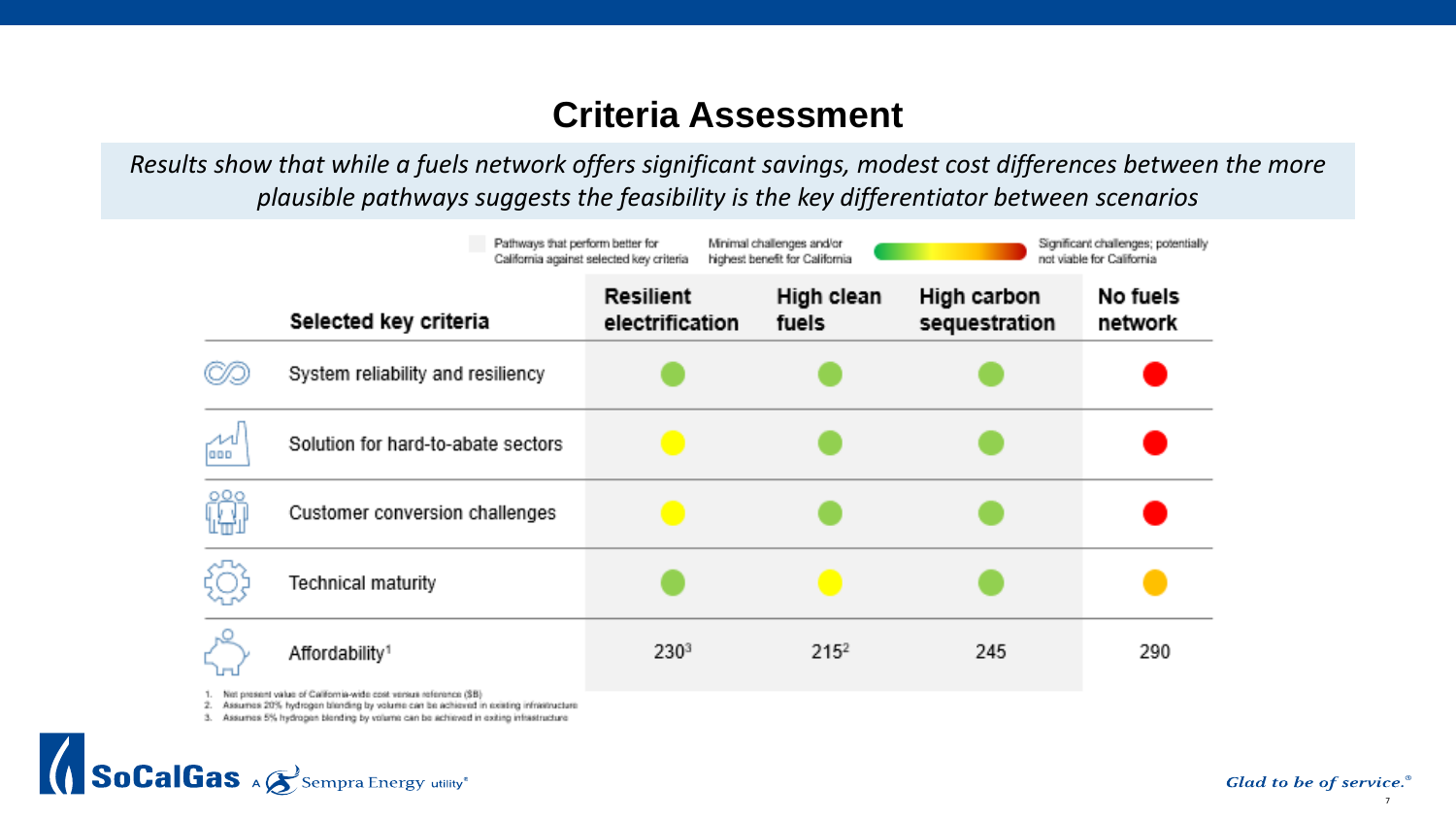### **Ensuring an Affordable, Resilient and Feasible Energy Transition**

*A clean fuels network provides system resiliency and fulfills several valuable roles in a decarbonized world, including mitigating feasibility challenges*

- The three most affordable, resilient, and technologically proven deep decarbonization pathways employ clean fuels and a clean fuels network.
- Clean fuels are essential for decarbonizing hard-to-abate sectors such as industry and heavy-duty transportation, vital segments of California's economy.
- A clean fuels network supports electrification and reduces systemic risk of power outages.
- A clean fuels network that takes advantage of re-purposed infrastructure, along with carbon management, facilitates clean thermal electric generation and is the most cost-effective solution model, saving Californians as much as \$75 billion while still achieving the State's GHG emissions goals.
- The Role of Clean Fuels and Gas Infrastructure in Achieving California's Net-Zero Climate Goal
	- https://www.socalgas.com/sites/default/files/2021-10/Roles\_Clean\_Fuels\_Full\_Report.pdf

### $\overline{\text{0CalGas}}$   $\mathcal{A}$  Sempra Energy utility®

8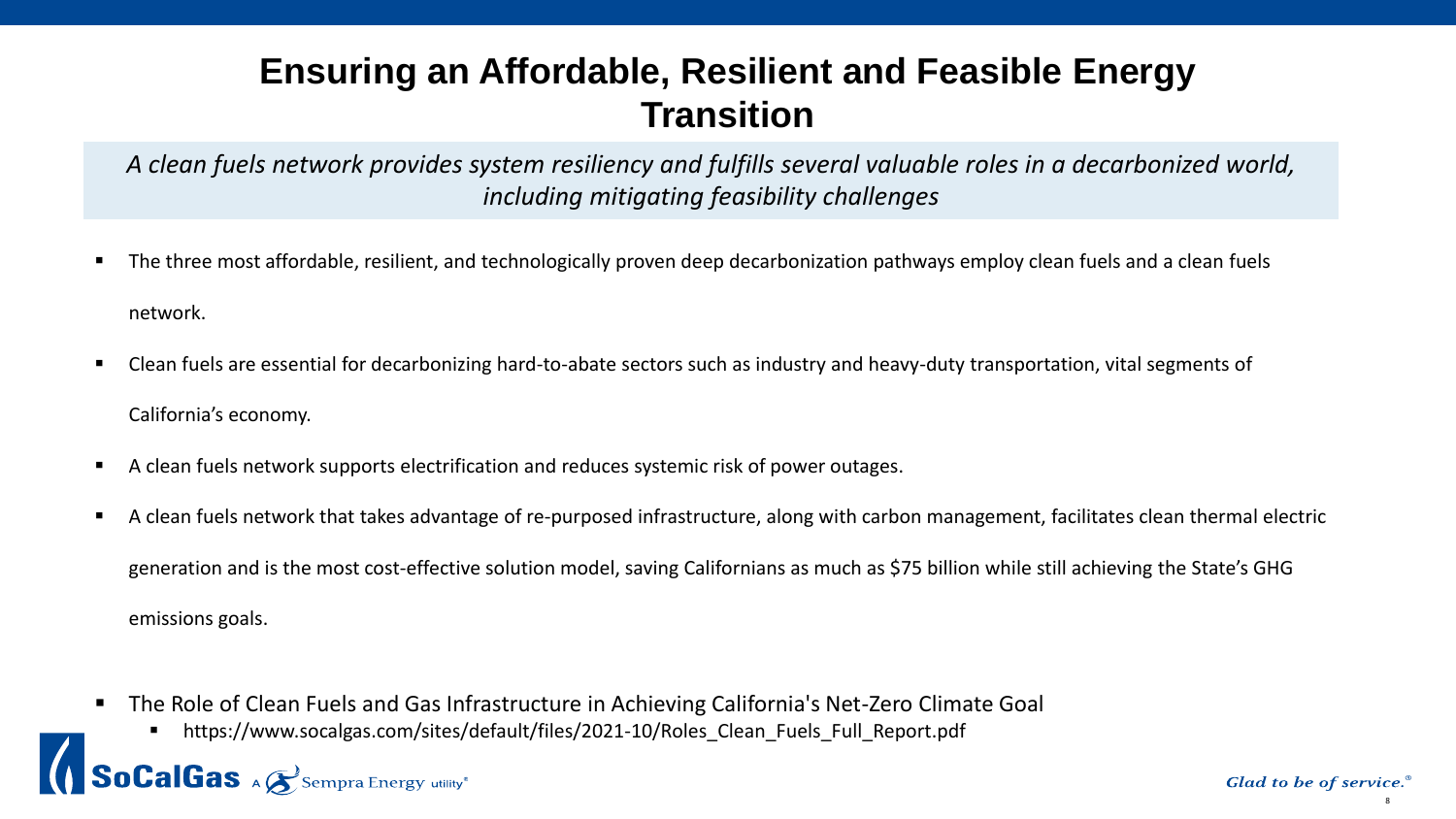### **Gas System Planning | Transparent Planning Framework**

*An iterative near-term and long-term system planning process, with plans developed by gas utilities under the guidance of CPUC oversight and stakeholder review*

**Transparent** framework to assess gas utility's planning process for providing safe, reliable and costeffective gas supply while advancing the State's statutory and policy goals

Utility presents system needs (near-term and long-term). Plan will be supported with utility data, forecasts and assumptions, planning scenarios, analyses and results

CPUC oversight and guidance on process and methodologies to assess sufficiency of utility planning process

Resulting System Plan provides transparent documentation of utility's plans and decision-making, affords stakeholder and CPUC review to assess basis for utility planning decisions

30 Year planning horizon, updated via a 5 year-planning cycle. The 5 year interval will identify near-term system needs, with more specific planning outcomes and defined elements. Longer-term view is directional in nature to identify needed decarbonization investments and policy changes to support an equitable energy transition.

**2022 -2027 2030 - 2050**

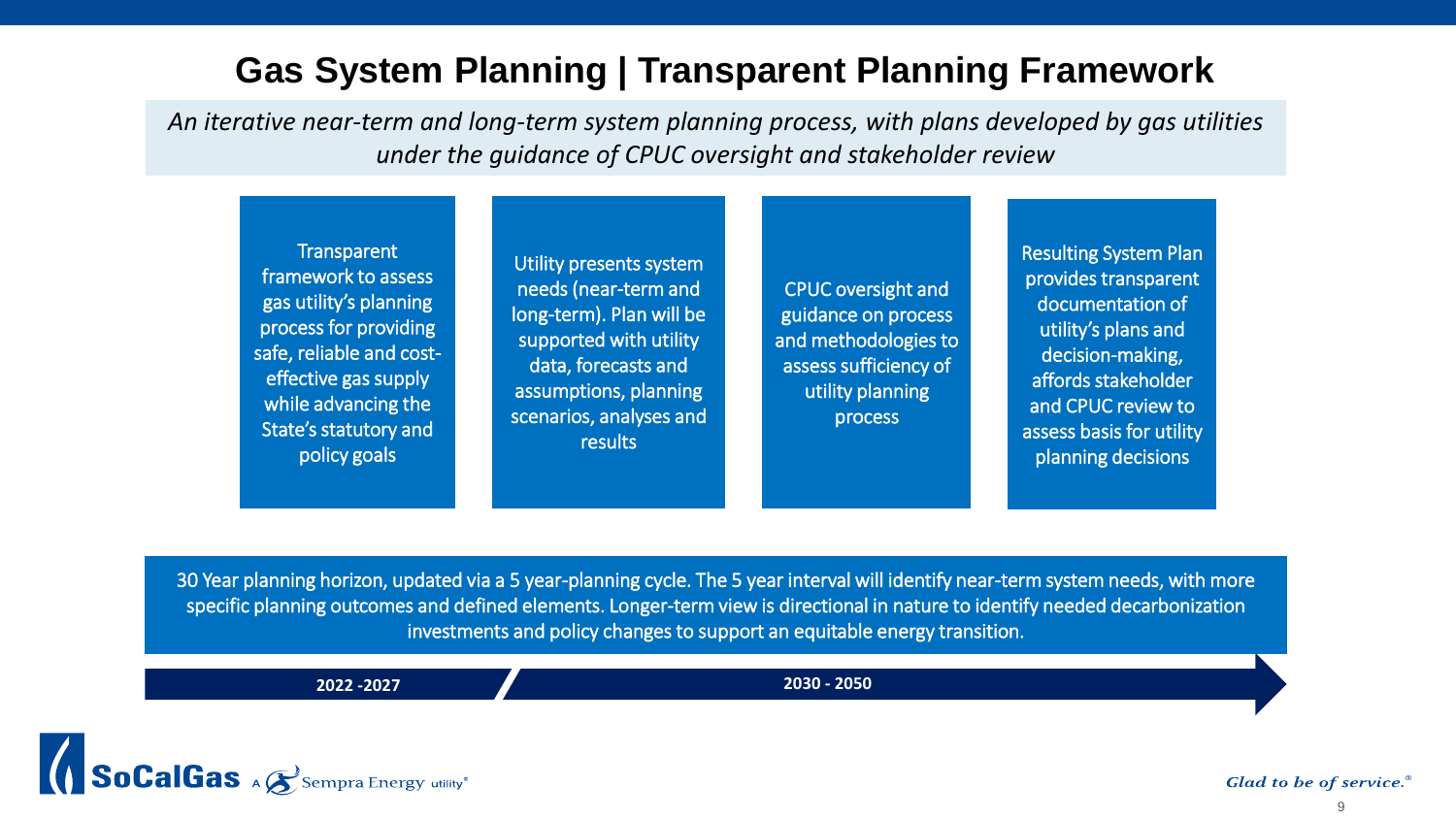# **Gas System Planning | Planning Approach**

- ➢ In advancing potential 2045 scenarios, the trajectory for meeting the state's climate targets must be examined with a greater level of granularity to be of value to the gas system planning process
- $\triangleright$  The SoCalGas Integrated Model takes a more granular look into the SoCalGas system evaluating the demand assumptions and supply outputs of the broader decarbonization models:
	- Analyze projections around EG ramps and electrification on gas systems
	- Analyze existing statewide decarbonization demand scenarios
	- Analyze potential changes to gas composition and the potential impact of hydrogen blending on system reliability
	- Examine dedicating transmission segments for clean fuel delivery

SoCalGas A Sempra Energy utility®

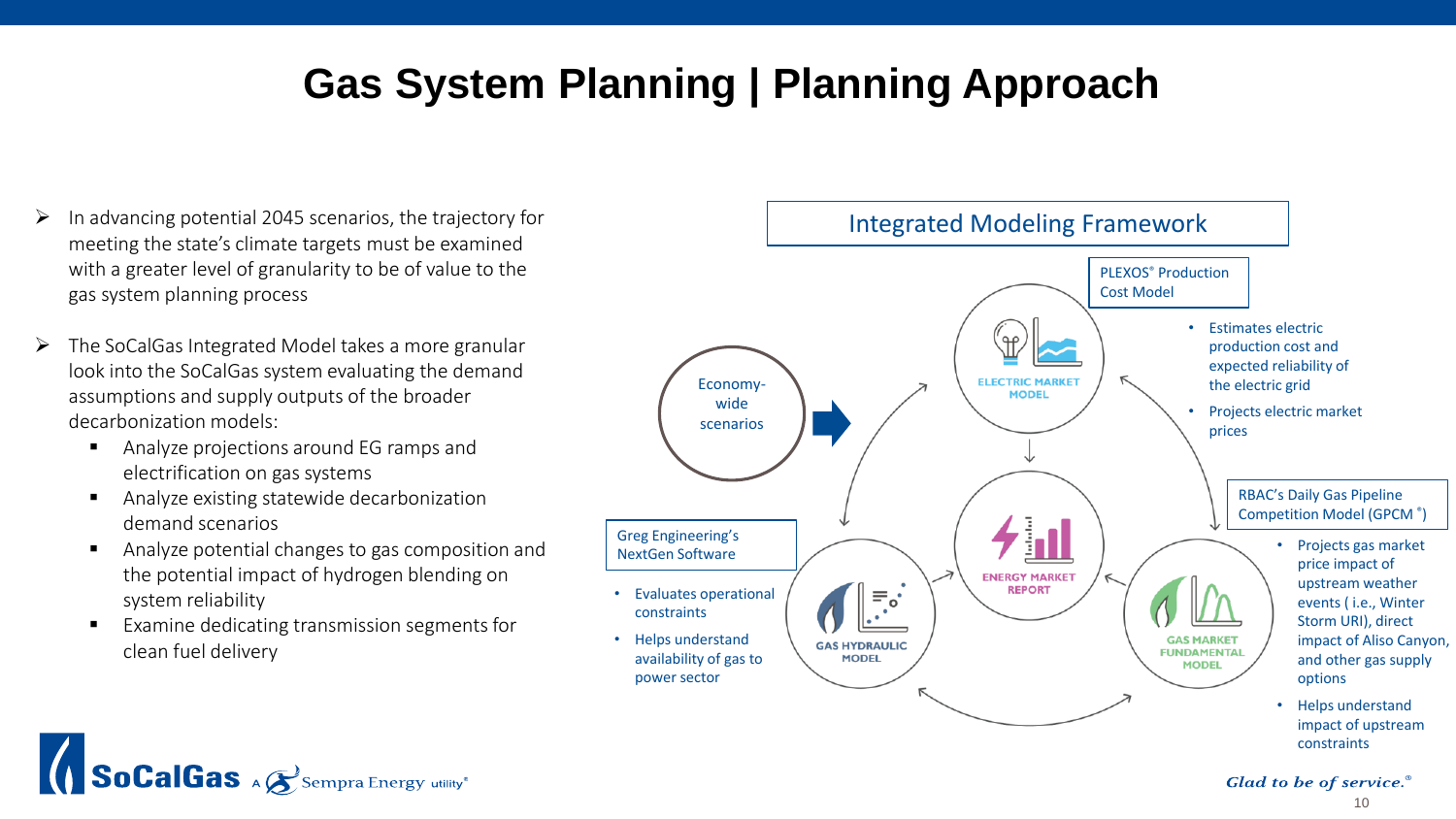## **Resiliency - California Daily EG Gas Burn Under Various Decarbonization Scenarios**



Source: Black & Veatch Analysis

**SoCalGas**  $\land$  Sempra Energy utility®

Glad to be of service.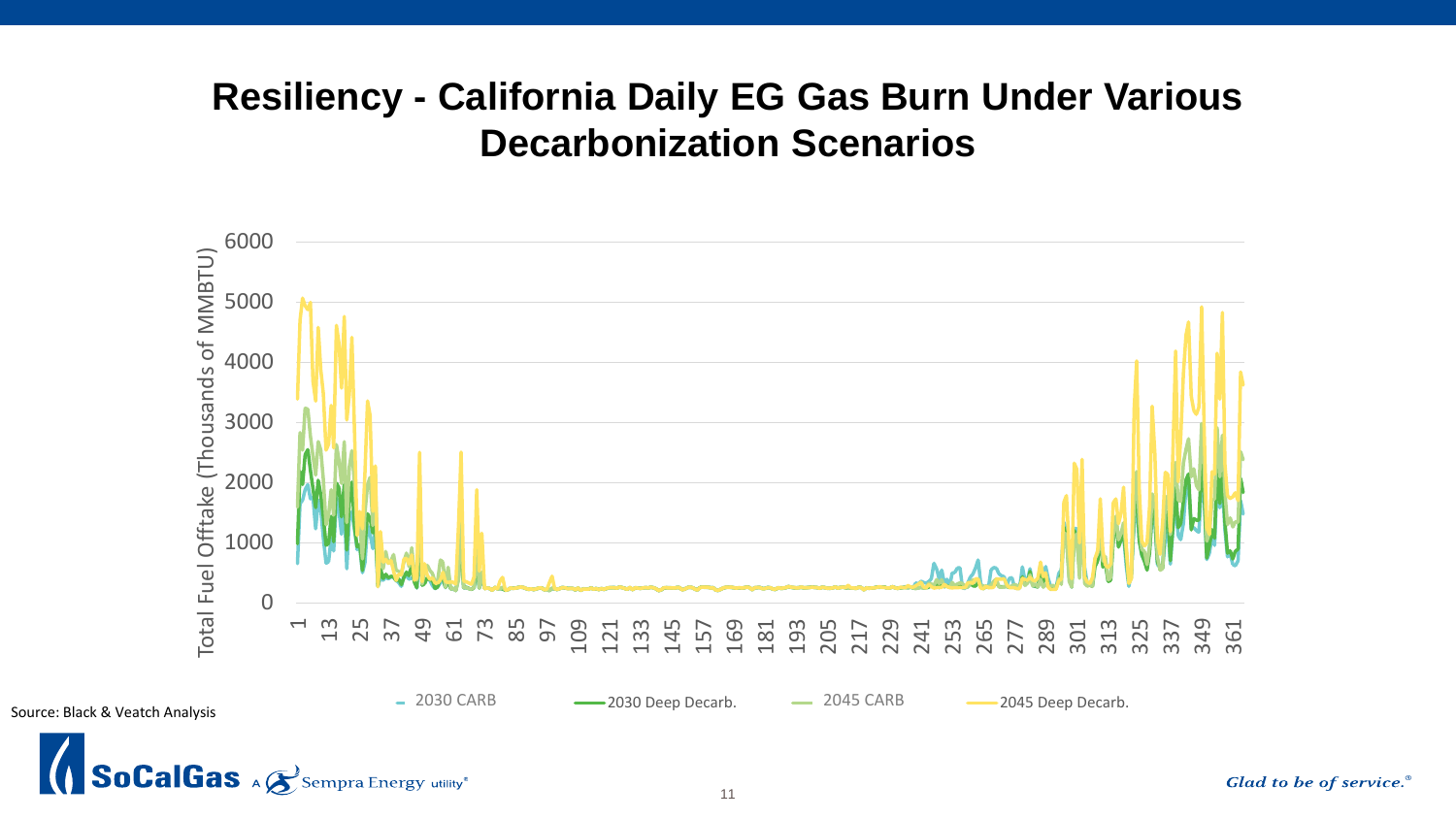# **Decarbonized Energy System | Rate Design Reformation**

*The energy transition will necessitate reform to current market and cost allocation structures*

| <b>Themes</b>                                                    | <b>From</b>                                                                                                                                                                                                                                                                         | To                                                                                                                                                                                                                                                                                        |
|------------------------------------------------------------------|-------------------------------------------------------------------------------------------------------------------------------------------------------------------------------------------------------------------------------------------------------------------------------------|-------------------------------------------------------------------------------------------------------------------------------------------------------------------------------------------------------------------------------------------------------------------------------------------|
| <b>Gas system cost</b><br>allocation                             | Majority of cost allocated based on peak demand<br>throughput to gas-system end-users                                                                                                                                                                                               | Allocate based on metrics that reflect the flexibility and<br>reliability provided to the electric system, and shared with<br>new users of a clean fuels system                                                                                                                           |
| <b>Primary cost drivers</b><br>and end-users                     | Cost-causation approach; residential/small customers<br>(who the original system was built for) drive most of the<br>cost due to medium pressure distribution system                                                                                                                | Hybrid cost-causation and value-based approach; electric<br>generators/large industrial customers have become (and will<br>increasingly be) the major beneficiaries of the reliability<br>provided by the gas system while other users electrify<br>(separate class for dispatchable EGs) |
| <b>Service contracts</b>                                         | Long-term fixed contracts or gas spot market purchases<br>of "ratable take provisions", which assume constant flow<br>over a day                                                                                                                                                    | Shaped flow service, allowing for "non-ratable provisions"<br>(i.e., variable flow over a day), accounting for the value of<br>just-in-time delivery to customers (RBS Tariff)                                                                                                            |
| <b>Dynamic &amp;</b><br>transparent<br>transportation<br>pricing | Pipeline tariffs are based on maximum daily transportation<br>quantities, lacking intra-day variations to allow for market<br>signaling and leading to inefficient workarounds by gas<br>traders (note: the natural gas market primarily relies on a<br>single daily "index" price) | Time-of-use tariffs, with daily and seasonal variations,<br>allowing for demand response                                                                                                                                                                                                  |